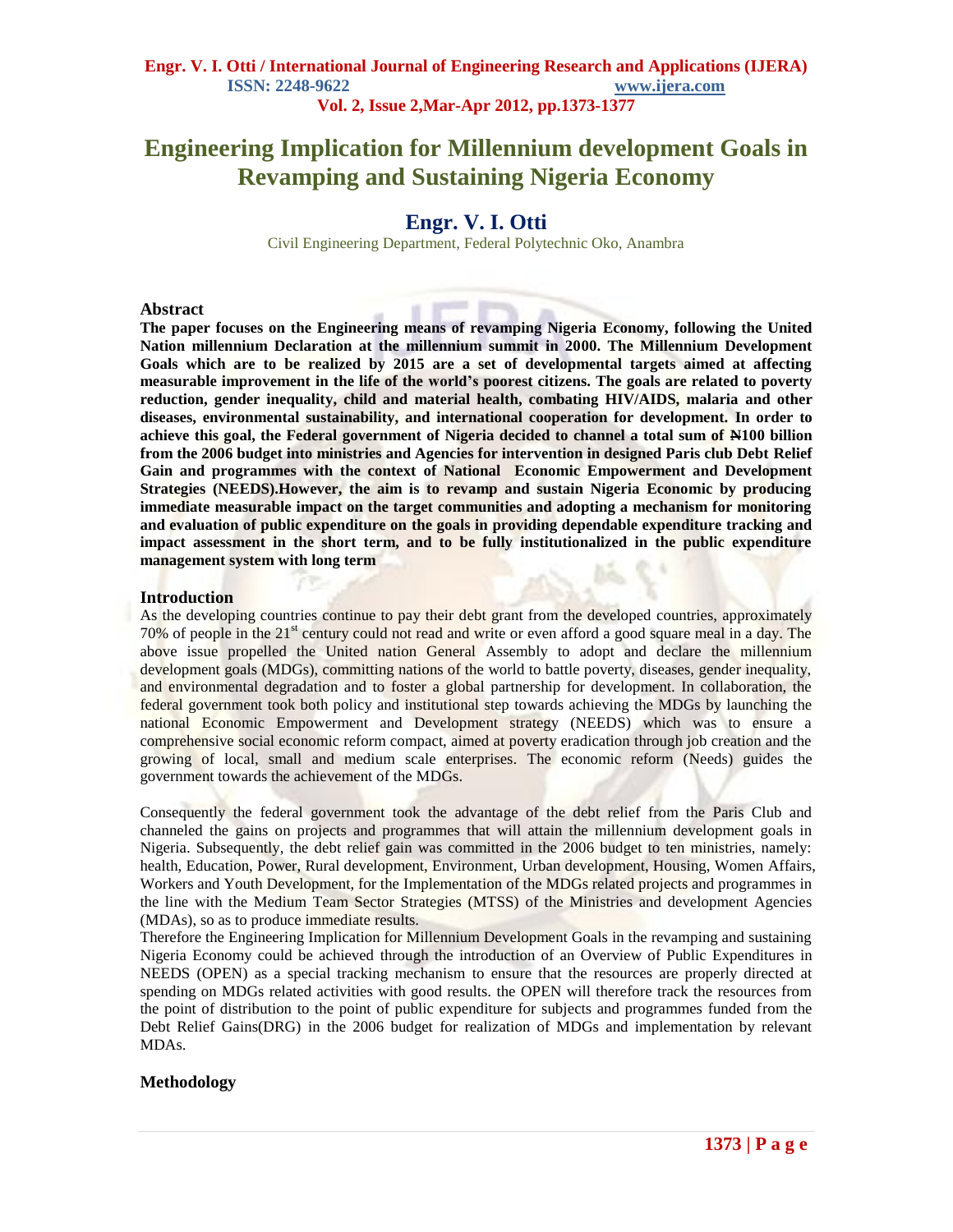# **Engr. V. I. Otti / International Journal of Engineering Research and Applications (IJERA) ISSN: 2248-9622 www.ijera.com**

**Vol. 2, Issue 2,Mar-Apr 2012, pp.1373-1377**

All the MDG resources person were coopted to impart in the knowledge and method used in Monitoring and Evaluation (M&E) which is based on geo-political structure. An independent body was put in place in Nigeria which consists of national monitoring and evaluation team of technical consultants and two National Civil society organizations (CSO). Under these National consultants and Community Based Organization (CBO), the six geopolitical zones have their consultants and CBOs that supervise the stateconsulting firms, which observe directly on site the projects, and programmes privilege to be in the various state. Between January and March 2007, the teams were trained on how to apply the temples, paving way for the commencement of Monitoring and Evaluation of national exercise.

The national and zonal M&E teams were established at the end of January 2007 and the appointment letters were issued to them, therefore activities began within three days with the methodology workshop between January  $29<sup>th</sup>$  and February 1<sup>st</sup> subsequently, reviewed meetings were held at national and zonal levels in the course of the assignment. By February 19, 2007, all the M&E teams have commenced fieldwork. The national and zonal with assistance from the office of the senior special assistant to the president on the millennium development goals (OSSAP-MDGs) engaged the executing ministry and development Agencies (MDAs) at their various levels from their Headquarters in Abuja to their offices at the zones and states.

Moreso, the 2006 Federal budget contained a total of N100 billion of DRG funding for selected projects and programmes in the ten ministries. They were selected in collaboration with the participating ministries within the framework of their medium term sector strategies (MTSS). The primary criteria was to implement Projects and programmes that were "quick-win" having relatively short gestation periods but with potential for immediate impact, on the social well being of the communities across the country. The respective ministries and Development agencies were assigned the responsibility to plan, design and execute the DRG funded projects and programmes within the office of the senior special assistance to the President on millennium Development Goals exercises overview function on the delivery of these projects along the principles of the OPEN initiative. The DRG funded programmes to be tracked in each ministry are summarized in the 2006 budget of the ministries below.

| <b>MINISTRY</b>               | <b>AMOUNT</b> (N)   |
|-------------------------------|---------------------|
| Health                        | 21,288,000000.00    |
| Education                     | 18,221707,730.00    |
| <b>Water Resources</b>        | 19,215,849,154.00   |
| Power and Steel               | 16,961,849,154.00   |
| <b>Works</b>                  | 9,855,000,000.00    |
| Agriculture                   | 9,400,000,000.00    |
| Environment                   | 1,485000,000.00     |
| <b>Women Affairs</b>          | 1,000,000,000.00    |
| Intergovernmental affairs     | 990,000,000.00      |
| Housing and Urban Development | 495,000,000.00      |
| Monitoring and Evaluation     | 1,000,000,000.00    |
| Total                         | N100,000,000,000.00 |

### **Table 1:** The Summary of Allocation in the 2006 budget to the ministries

The above source of information is from the office of Senior Special Assistant to the President on Millennium Development Goals (OSSAP-MDGs 2006)

#### **Challenges**

The following challenges were witness in the course of monitoring and evaluation exercise

- 1. Inadequate project planning affected the delivery of many projects and programmes.
- 2. Access to some project sites was difficult due to natural barriers such as rivers, lack of appropriate vehicle and inadequate information on the sites.
- 3. Some DRF-MDGs projects and programmes were not located in the sites indicated in the projects documents.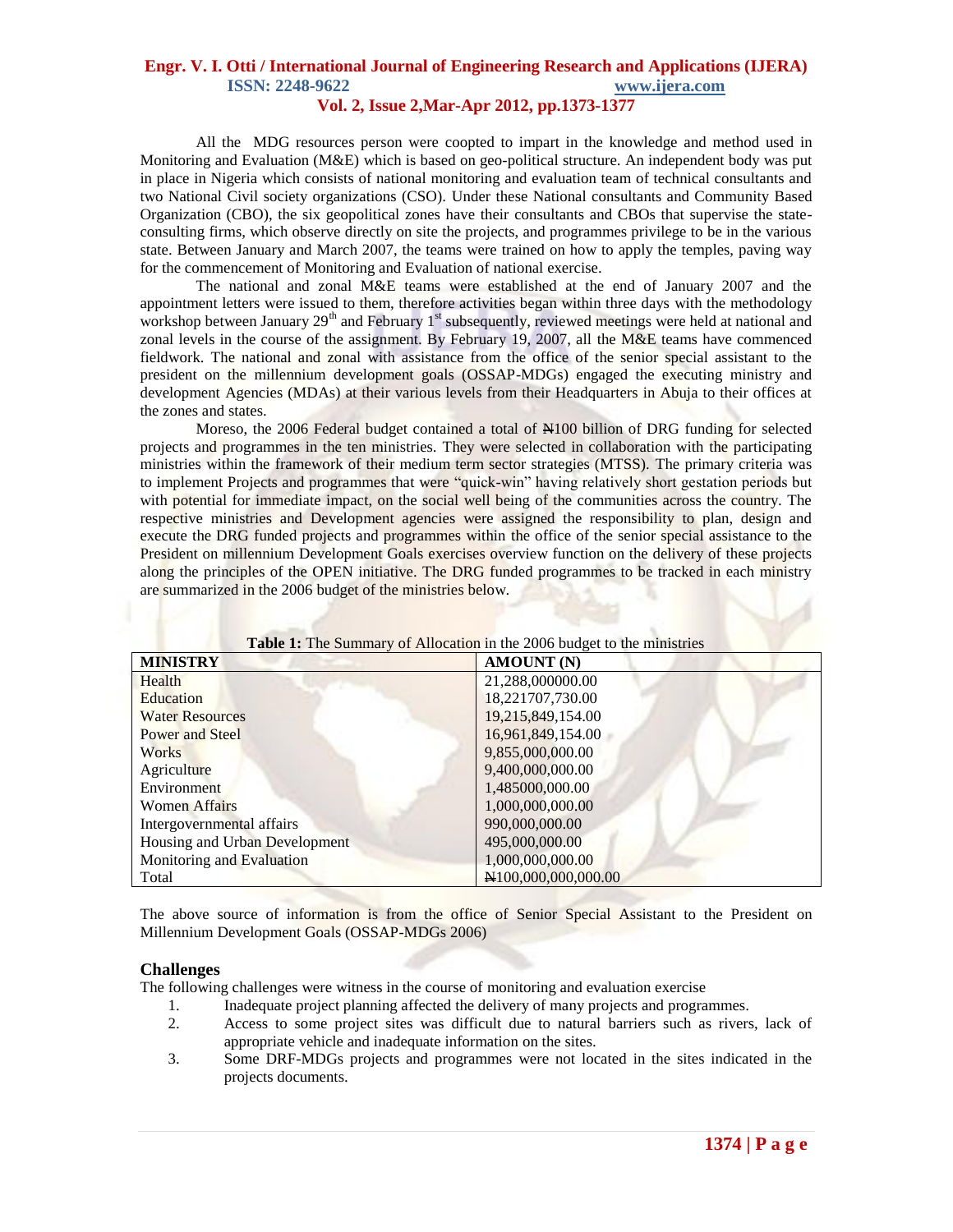#### **Engr. V. I. Otti / International Journal of Engineering Research and Applications (IJERA) ISSN: 2248-9622 www.ijera.com Vol. 2, Issue 2,Mar-Apr 2012, pp.1373-1377**

- 4. Some MDAs were reluctant in providing projects information and documents required for the M&E assignment, to the teams.
- 5. Some MDAs personnel at state and local level were unaware of the MDGs and thus were unable to identify the DRF-MDGs projects for lack of access to projects information and documents.
- 6. The delay in paying mobilization fees and the non-provision of special equipment for M&E.

#### **Findings**

- The appointment of the monitoring and evaluation teams has encouraged positive effect of gearing the MDAs in paying greater attention to internal supervision and monitoring of MDGs projects and programmes in the whole six geographical regions.
- Those still living contractors who abandoned their project's sites returned and those that had not been mobilized to site quickly did so, and commenced work on learning that independent M&E teams has begun sites visitation.
- The intervention of OSSAP-MDGS through the DRGs have resuscitated hitherto moribund component of some social service projects and programmes, examples are Federal College of Education (Technical) Umunze, and the Primary Health Center at Ukwulu.
- Also some of these DRG funded projects and programmes remained at different stages of completion as at 2007. Some are either not started or abandoned. At present, Anambra/Imo River basin authority has just mobilized some contractors to site as at December 20007.
- There are some substandard Construction, Renovation works and supply of sub-standard materials, craftsmanship and non-adherence to contract specification.
- Some counterpart MDAs in various states of the Federation and benefiting communities were totally unaware of or did not participate in the project and programmes being implemented at their domain. This fact is particularly in Health sector where the Doctor in charge of Primary Health Care Centre (PHCs) claimed unaware of all on-going or completed projects, only during commissioning he would be invited. This makes them unwilling or reluctant to play their role in the delivery of the projects.
- The rehabilitation, construction and procurement of equipment for the PHCs were not executed in coordinated sequence; supply of drugs and reagents preceded the construction or rehabilitation of the facilities. This resulted in the drug and reagent being kept in places not so designated. In many instances, the Drugs and reagents expired before the completion of the rehabilitation or construction of the PHCs.

The 2006 annual report of monitoring and evaluating the debt relief gains funded millennium development goals project represents a compilation of aggregated findings and sectorial analysis summaries gathered from field via the state and zonal monitoring and evaluation team. Below are the comprises between the good and non-performance of the dept relief gain projects.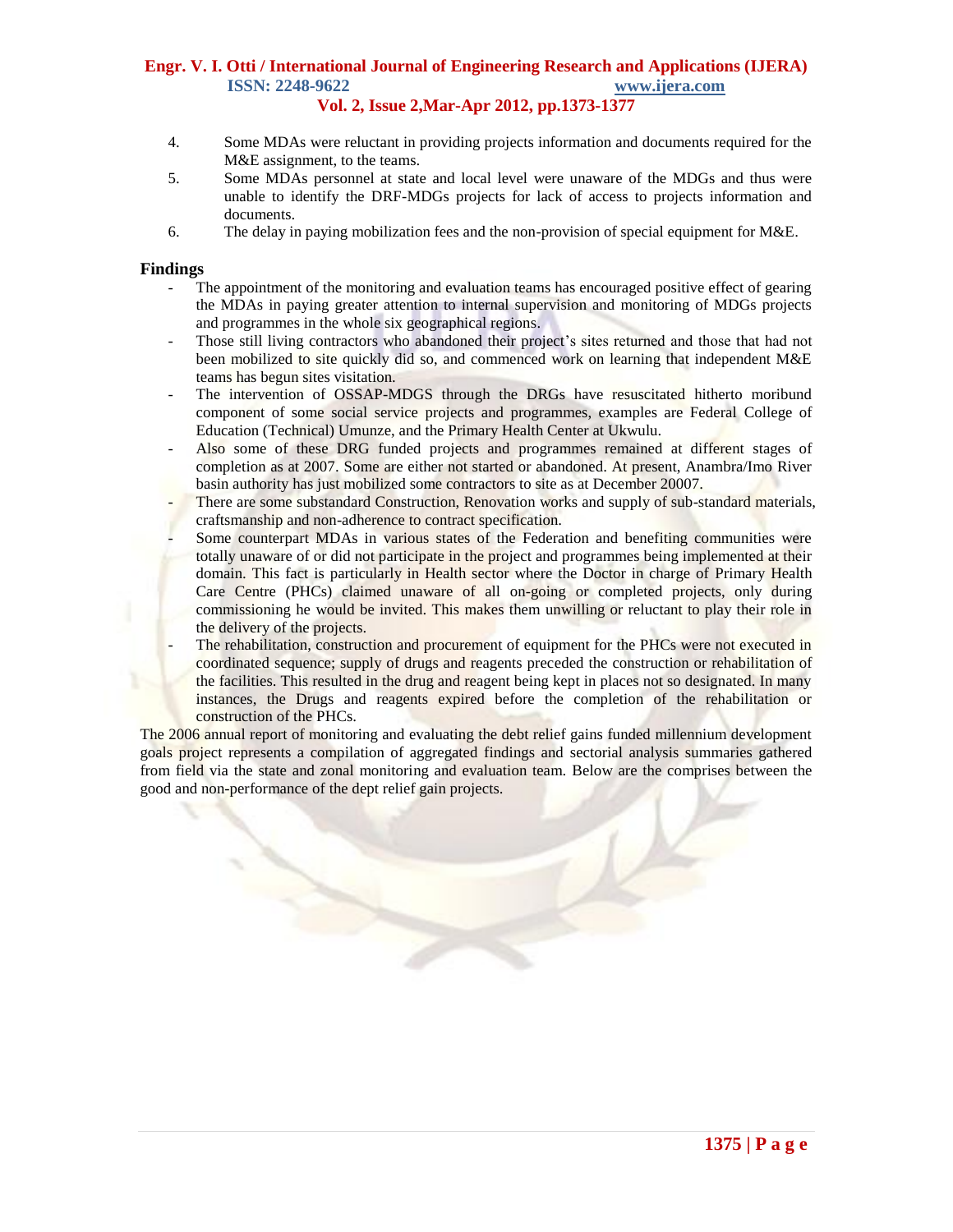#### **Engr. V. I. Otti / International Journal of Engineering Research and Applications (IJERA)**<br> **ENGINEY:** 2248-9622<br> **ENGINEY:** 2248-9622 **ISSN: 2248-9622 Vol. 2, Issue 2,Mar-Apr 2012, pp.1373-1377**

| Table 2: Non-Performance Debt Renet Gain Projects |                                                                           |                                                                                                                                       |                                           |
|---------------------------------------------------|---------------------------------------------------------------------------|---------------------------------------------------------------------------------------------------------------------------------------|-------------------------------------------|
| <b>MDA</b>                                        | <b>PROGRAMMES/ PROJECTS</b>                                               | <b>IMPLEMENTATION</b><br><b>STRATEGY</b>                                                                                              | <b>LEVELS OF</b><br><b>IMPLEMENTATION</b> |
| 1. Transport                                      | Road rehabilitation                                                       | Lagos-Ibadan<br>Enugu-aba-PH                                                                                                          | $0\%$<br>$0\%$                            |
| Universal<br>2.<br>Educa<br>Basic<br>Commission   | Science kits                                                              | Purchase of Sciene kits for schools                                                                                                   | 0%                                        |
| 3.<br>Water<br>resources                          | Rural Water supply to small<br>Town/Villages and Irrigation<br>Irrigation | of<br>449<br>Motorised<br>Provision<br>boreholes Nation wide<br>Provision of 21 Village water supply<br>Rehabilitation of Goronyo dam | 0%<br>0%                                  |
| Hadeja-<br>4.<br>Dams<br>are<br><b>RBDA</b>       | Irrigation                                                                | Development of 15 small scale<br>irrigation Projects                                                                                  | $0\%$                                     |
| 5.<br>Upper<br>Niger RBDA                         | Irrigation                                                                | Construction of small irrigation<br>projects and rehabilitation of Earth<br>Dams                                                      | $0\%$                                     |
| Benin-<br>6.<br>Owenna<br><b>RBDA</b>             | Irrigation                                                                | Construction of 42 small earth dams                                                                                                   | 0%                                        |
| 7.<br>Ogun-<br>Oshun RBDA                         | Irrigation                                                                | Construction of small<br>irrigation<br>projects and rehabilitation of earth<br>dams                                                   | 0%                                        |
| 8.<br>Lower<br>Niger RBDA                         | Irrigation                                                                | Construction of small earth dams                                                                                                      | 0%                                        |

### **Table 3: Good Performance Debt Relief Gain Projects**

| <b>MDA</b>              | <b>PROGRAMMES/ PROJECTS</b>              | <b>IMPLEMENTATION</b>                   | <b>LEVELS OF</b>      |
|-------------------------|------------------------------------------|-----------------------------------------|-----------------------|
|                         |                                          |                                         | <b>IMPLEMENTATION</b> |
| 1. Transport            | Road rehabilitation                      | Funtua-Sokoto,                          | 100%                  |
|                         |                                          | warri-Benin                             | 100%                  |
| 2. NYSC                 | <b>HIV/AIDS</b>                          | Capacity building of 400 state youth    | 100%                  |
|                         | Sexual reproductive health               | officers                                | 100%                  |
| 3.<br>Youth             | Capacity building,                       | training<br>officer's<br>Youth<br>corps | 100%                  |
| Development             | <b>Agricultural Entrepre Dev</b>         | members                                 | 90%                   |
| Women<br>4.             | Capacity building, Gender,               | building,<br>Capacity<br>Gender         | 100%                  |
| Affairs                 | Mainstreaming Advocacy, Grant            | mainstreaming Advocacy, Grants to       |                       |
|                         | and<br>NGO <sub>s</sub> .<br>state<br>to | states and NGOs, Development and        |                       |
|                         | Development and Publication of           | publication of policies                 |                       |
|                         | Policies                                 |                                         |                       |
| 5 <sub>1</sub><br>Water | Irrigation                               | Zobe Irrigation Scheme                  | 98%                   |
| Resources               | Irrigation                               | Gada-Buyu Irrigation                    | 100%                  |

#### **Conclusion**

The appointment of the monitoring and maintenance teams and their subsequent activities have had a salutary and positive effect of gearing, the ministry and development Agencies to pay greater attention to internal supervision and monitoring of their project and programmes. Some contractors that had abandoned their project sites returned and those that had not mobilized to sites quickly did so and commenced work on learning that independent Monitoring and Evaluation teams had begun site visitation.